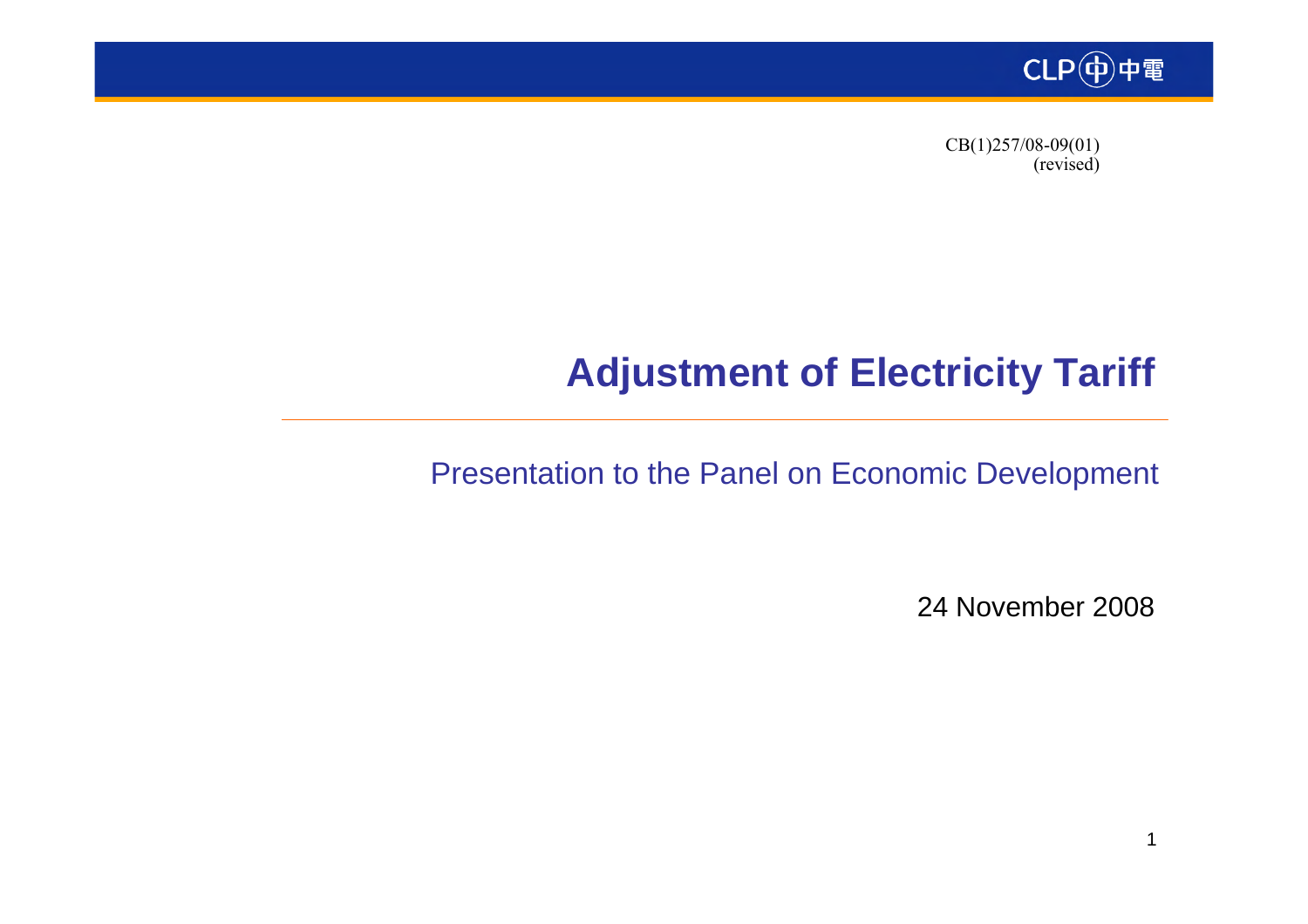

# **CLP's Electricity Tariff**

- $\overline{\phantom{a}}$  CLP's tariff is made up of two major components
	- **Basic Tariff** is a cost of service to customers for investments and operating costs for the supply of power to meet customers demand. It includes a standard fuel cost element
	- **Fuel Clause Charge** reflects the cost of fuel used for generating electricity and is directly passed through to customers. Difference between actual cost and standard cost will be surcharged or rebated. CLP makes no profit on fuel
- $\overline{\phantom{a}}$  CLP has managed its tariff responsibly to keep it stable and affordable to its customers over the years

**The Company has frozen its Basic Tariff for 10 years and has offered over \$4 billion in rebates to customers since 1998**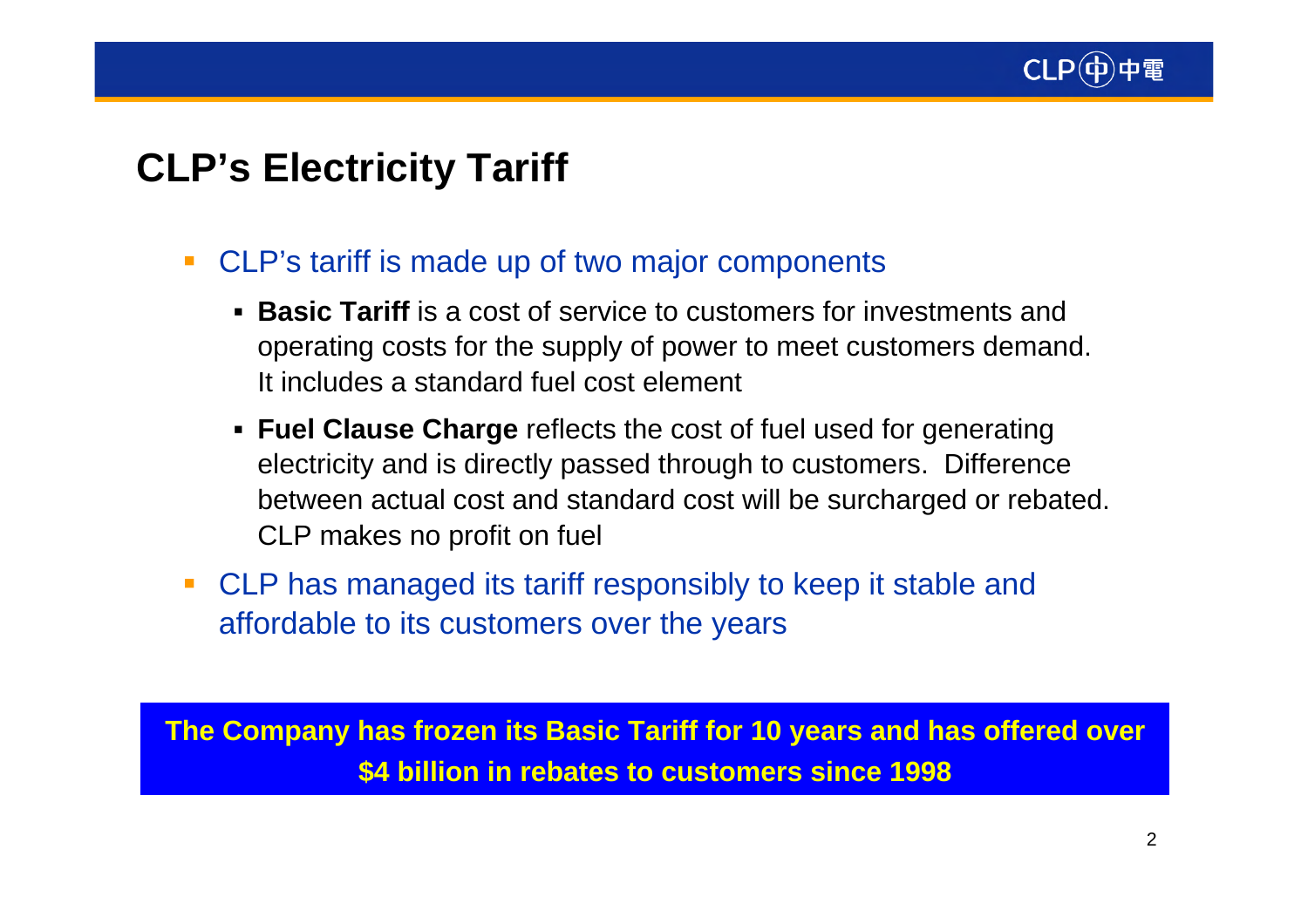

# **Basic Tariff – 10% Reduction from 1 October 2008**

 $\overline{\mathcal{L}^{\mathcal{A}}}$  With the commencement of the new 2008 Scheme of Control Agreement, the net basic tariff (sum of Basic Tariff & Special Rebate) was reduced by 10%

| (cents per unit)            | Old    | <b>Changes</b> | <b>Current</b><br>(Effective<br>1 October 2008) |
|-----------------------------|--------|----------------|-------------------------------------------------|
| <b>Average Basic Tariff</b> | 88.1   | $-10.7$        | 77.4 (-12.1%)                                   |
| <b>Special Rebate</b>       | $-2.1$ | $+2.1$         | 0.0                                             |
| Net basic tariff            | 86.0   | $-8.6$         | 77.4 (-10.0%)                                   |

Reduction in Basic Tariff reflects the lowered return under the new SCA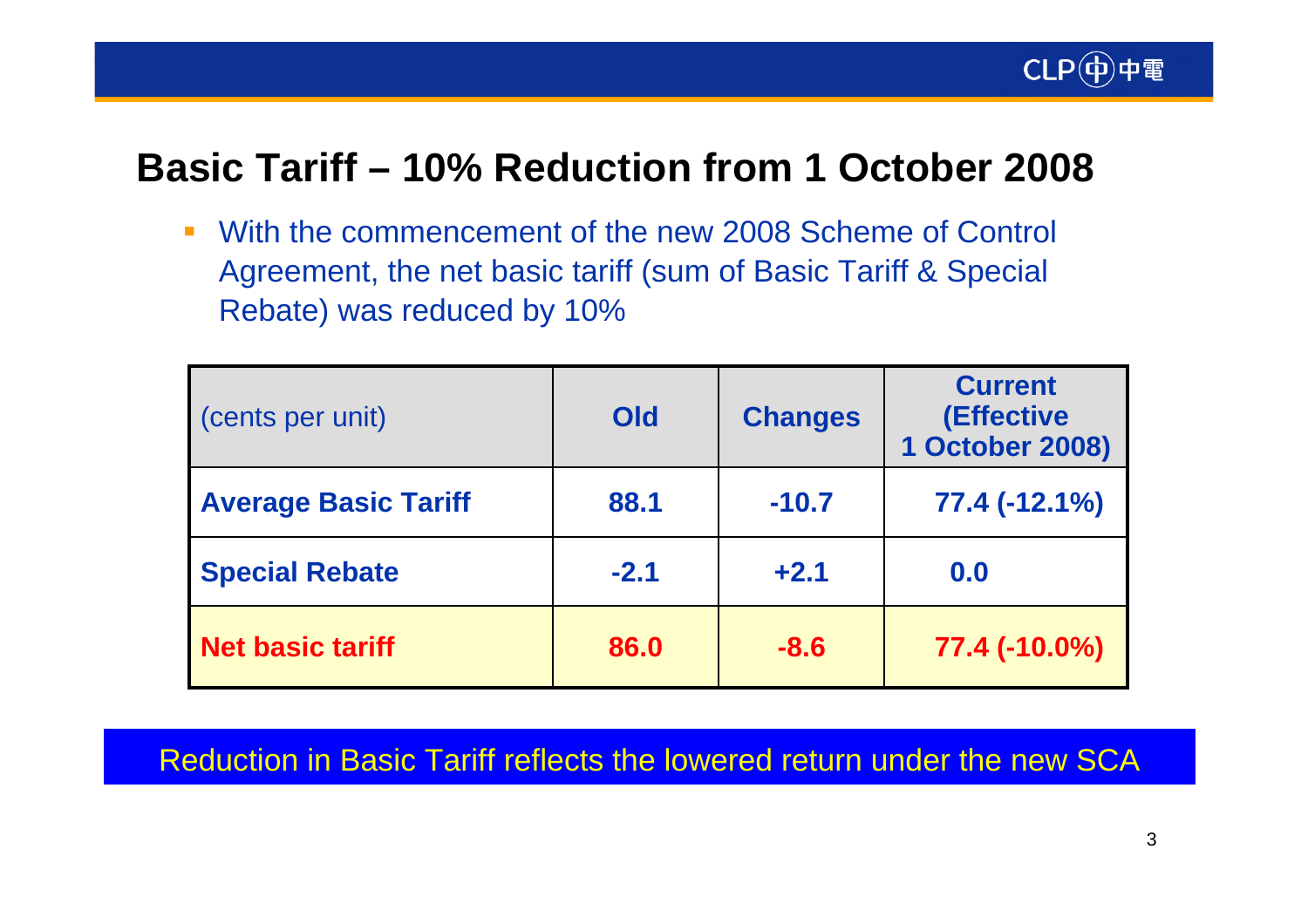# **Worldwide Tariff Increase Due to Higher Fuel Price**

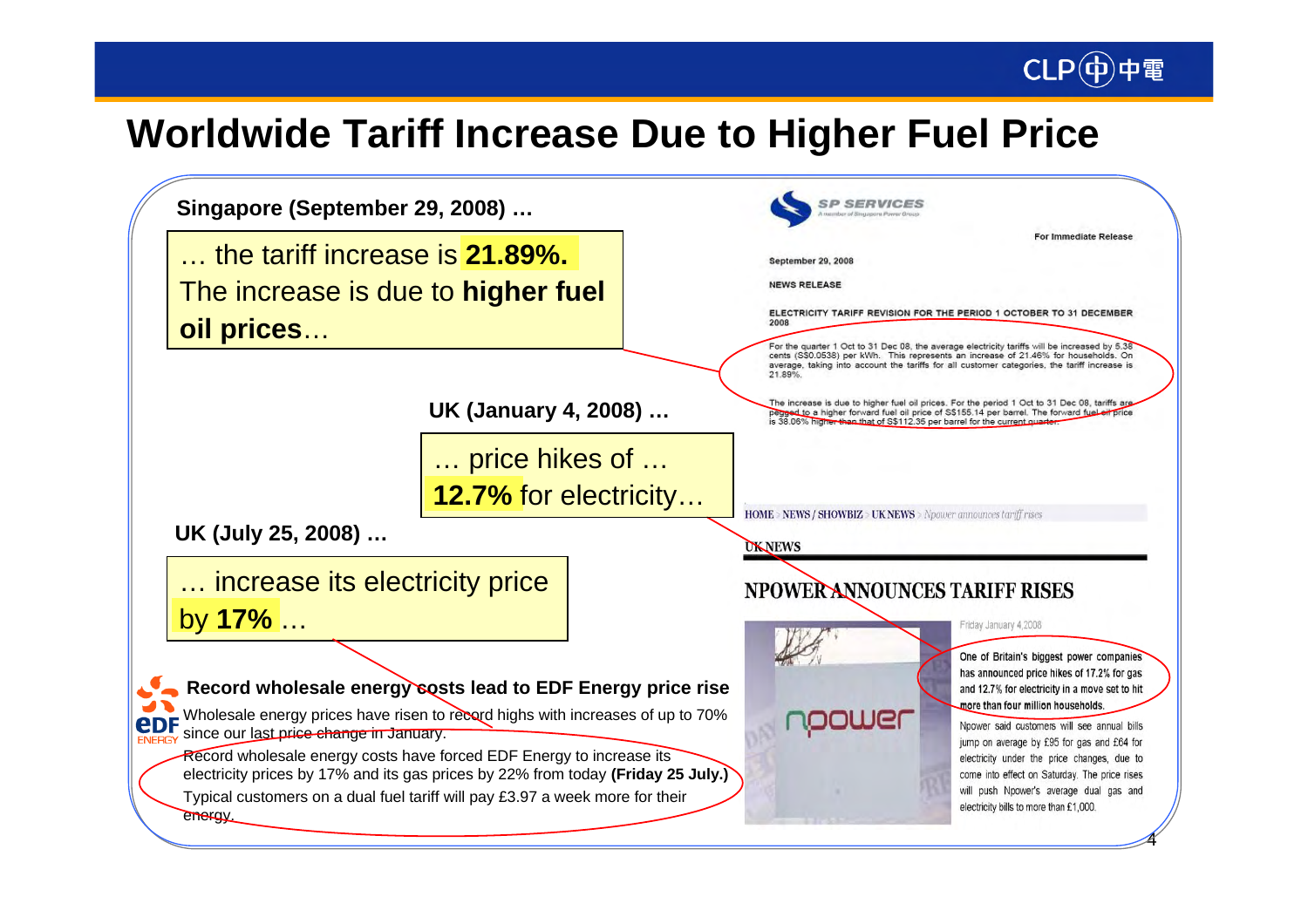

## **Fuel Clause Charge Increase Lags Behind Coal Price Increase**

*HK cents/unit*

*US\$/barrel or ton*



*The foregoing information was obtained from Coalportal Premium Subscription, a product of Wood Mackenzie*

Through prudent fuel cost management, CLP has successfully deferred Fuel Clause Charge increase in the past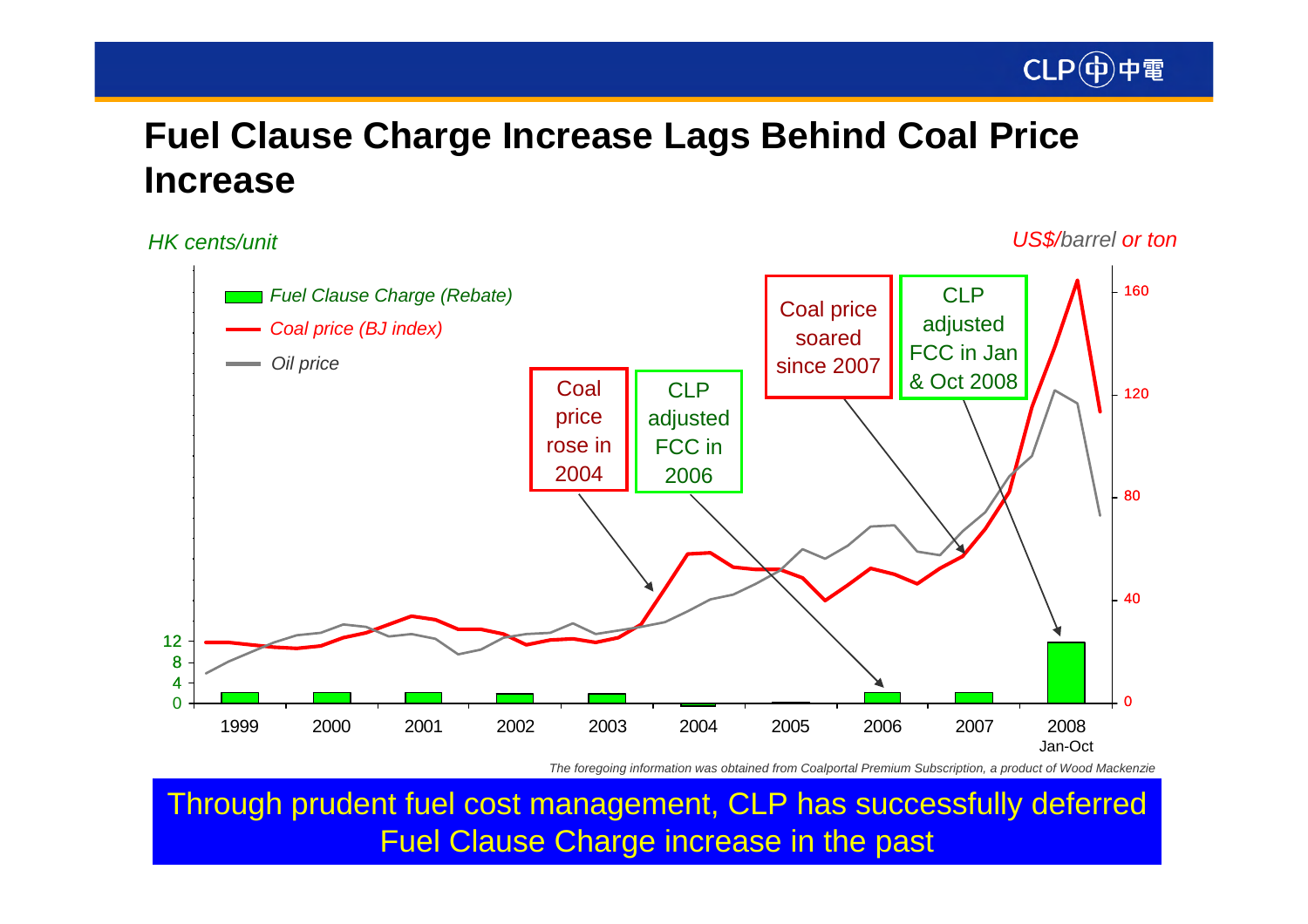

## **Fuel Charge Increase of Hong Kong Utilities**



Since 2000, CLP Power's fuel charge increase is the lowest among local utilities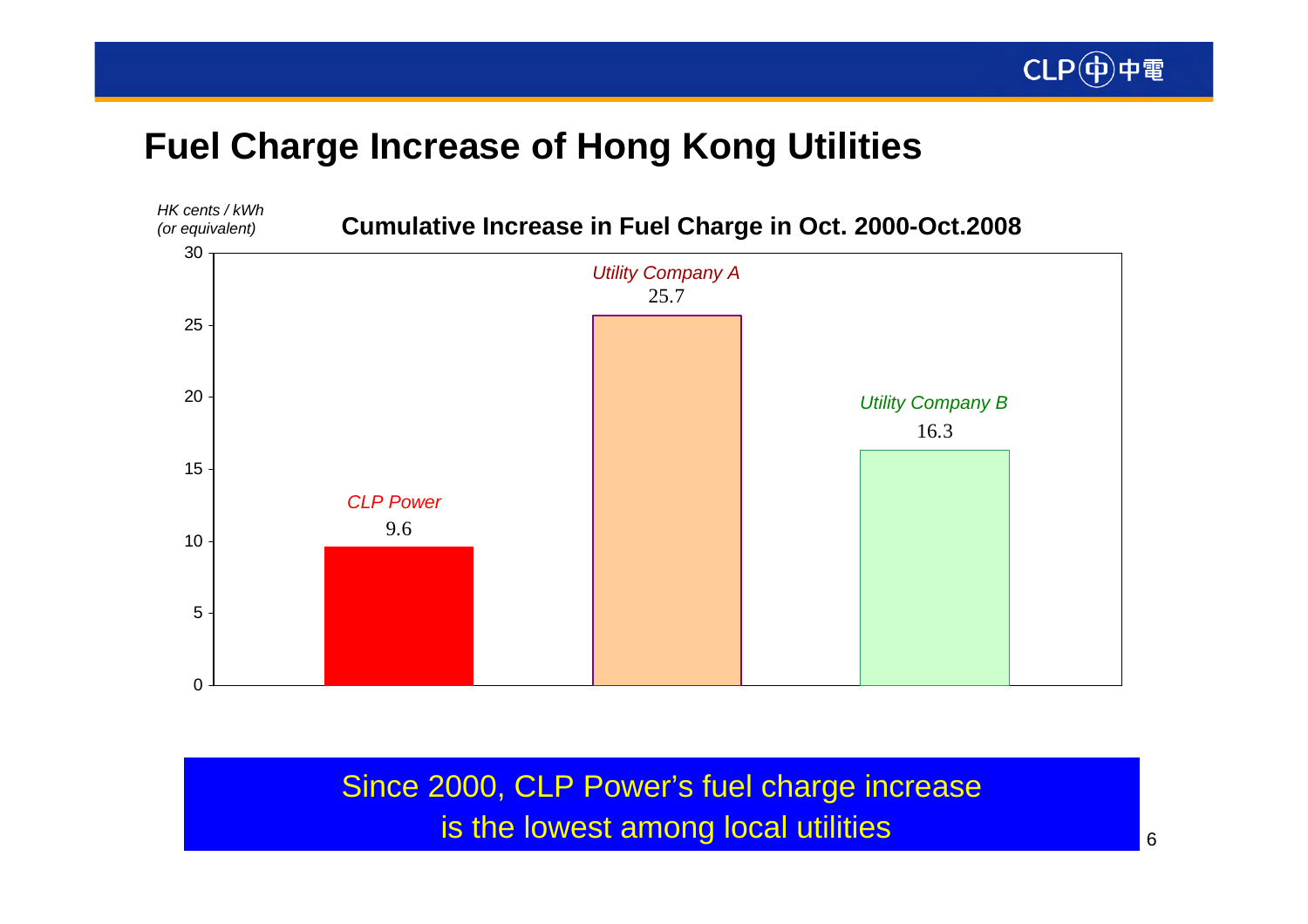

### **The Need to Replenish Huge Fuel Clause Account Deficit**

- The significant rise in fuel prices has caused CLP's Fuel Clause Account to continue to deteriorate
- CLP has to increase Fuel Clause Charge (FCC) by 5.9 cents per unit to 11.8 cents per unit on 1 October 2008
- $\mathcal{L}_{\mathcal{A}}$  Despite the new Fuel Clause Charge increase in October 2008, CLP's Fuel Clause Recovery Account will continue to deteriorate with a projected deficit of about HK\$ 1 billion by end-2008

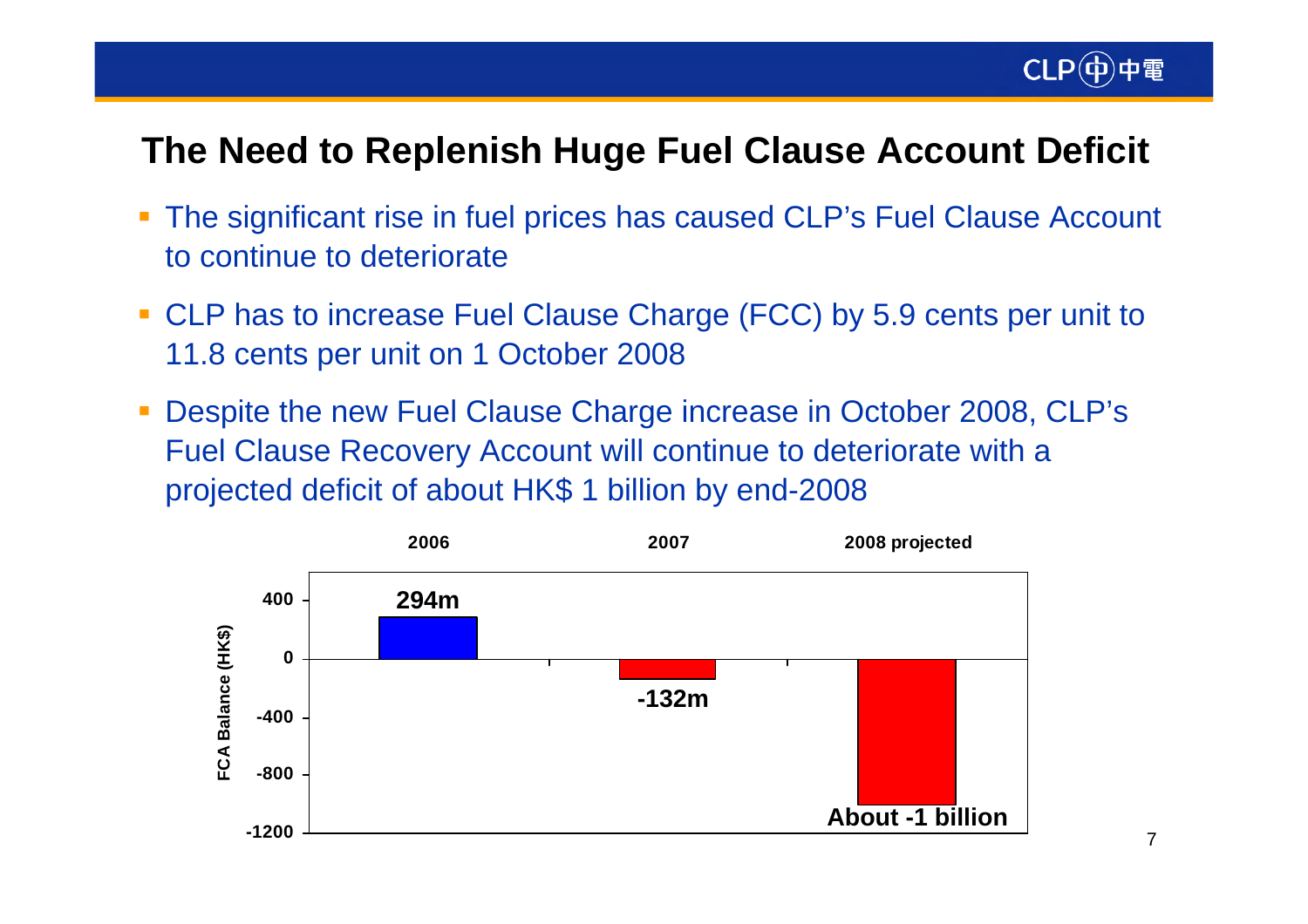

# **Total Tariff**

#### Effective from 1 October 2008

- $\overline{\phantom{a}}$ Total Tariff was reduced, on average, by 3%
- $\mathcal{L}_{\mathcal{A}}$  The increase in Fuel Clause Charge partially offset the reduction in net basic tariff.

| (cents per unit)              | Old    | <b>Changes</b> | <b>Current</b><br>(Effective<br><b>1 October 2008)</b> |
|-------------------------------|--------|----------------|--------------------------------------------------------|
| <b>Average Basic Tariff</b>   | 88.1   | $-10.7$        | 77.4 (-12.1%)                                          |
| <b>Special Rebate</b>         | $-2.1$ | $+2.1$         | 0.0                                                    |
| <b>Net basic tariff</b>       | 86.0   | $-8.6$         | 77.4 (-10.0%)                                          |
| <b>SoC Rebate</b>             | $-0.8$ | an an          | $-0.8$                                                 |
| <b>Fuel Clause Charge</b>     | 5.9    | $+5.9$         | 11.8                                                   |
| <b>Total Tariff (Average)</b> | 91.1   | $-2.7$         | $88.4(-3.0\%)$                                         |

Current CLP tariff remains highly competitive and is still close to the level 10 years ago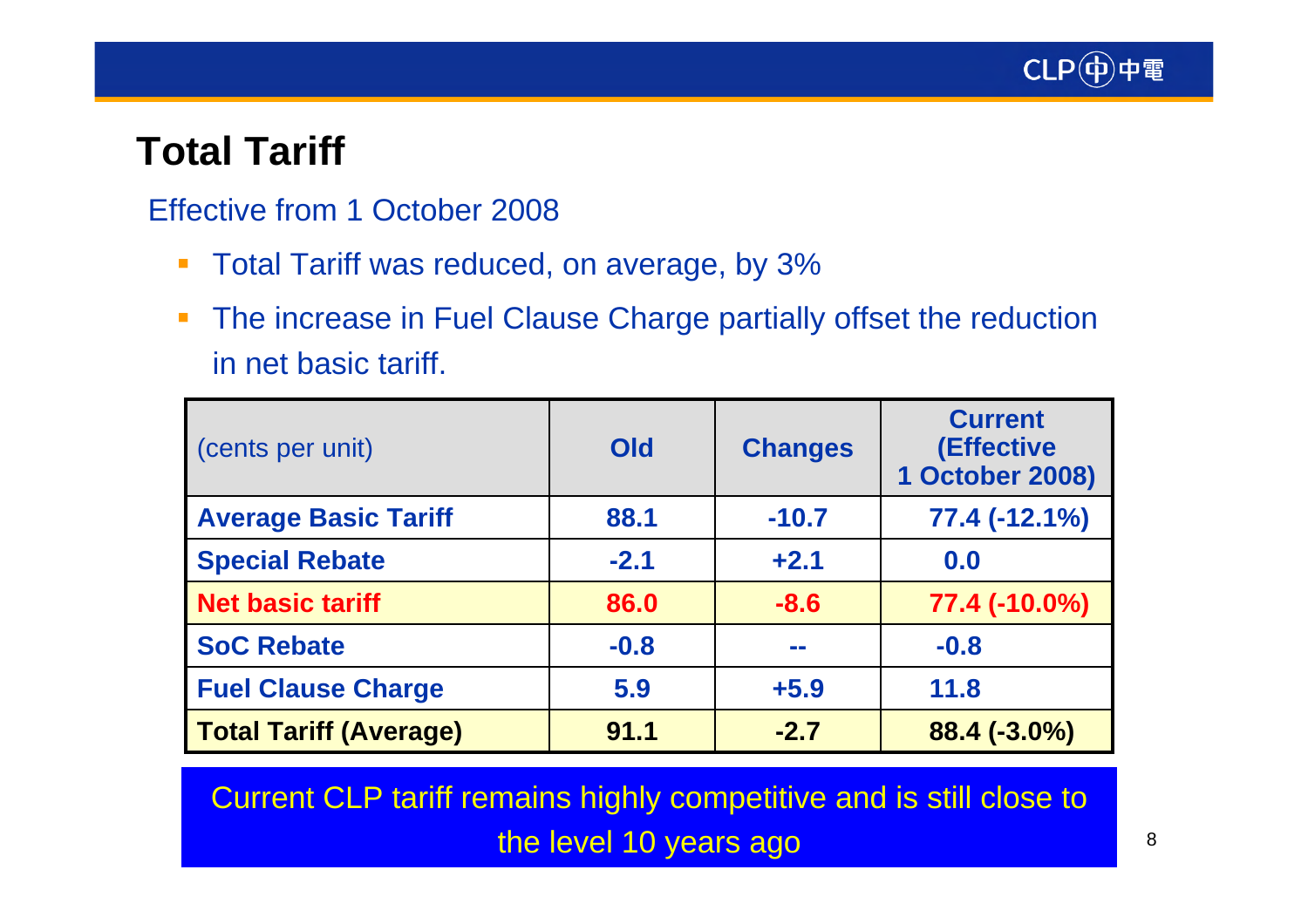

# **CLP's Electricity Tariff Compares Favorably with Other Metropolitan Cities**



*Average unplanned power interruptions (2004-06)*

|                  | Minutes per<br>customer per year |
|------------------|----------------------------------|
| <b>CLP Power</b> | 4                                |
| <b>Tokyo</b>     | 4                                |
| <b>Singapore</b> | $\mathbf 2$                      |
| <b>London</b>    | 34                               |
| <b>New York</b>  | 31                               |

*Source: TEPCO; Energy Market Authority (Singapore); EDF and UMS Group*

*Tariff and exchange rate are as of October 2008 for metropolitan cities. Notes: Comparison based on annual residential customer consumption of 3,300 kWh.*

CLP customers not only enjoyed one of the lowest tariff among major world cities but also a world-class standard of power supply reliability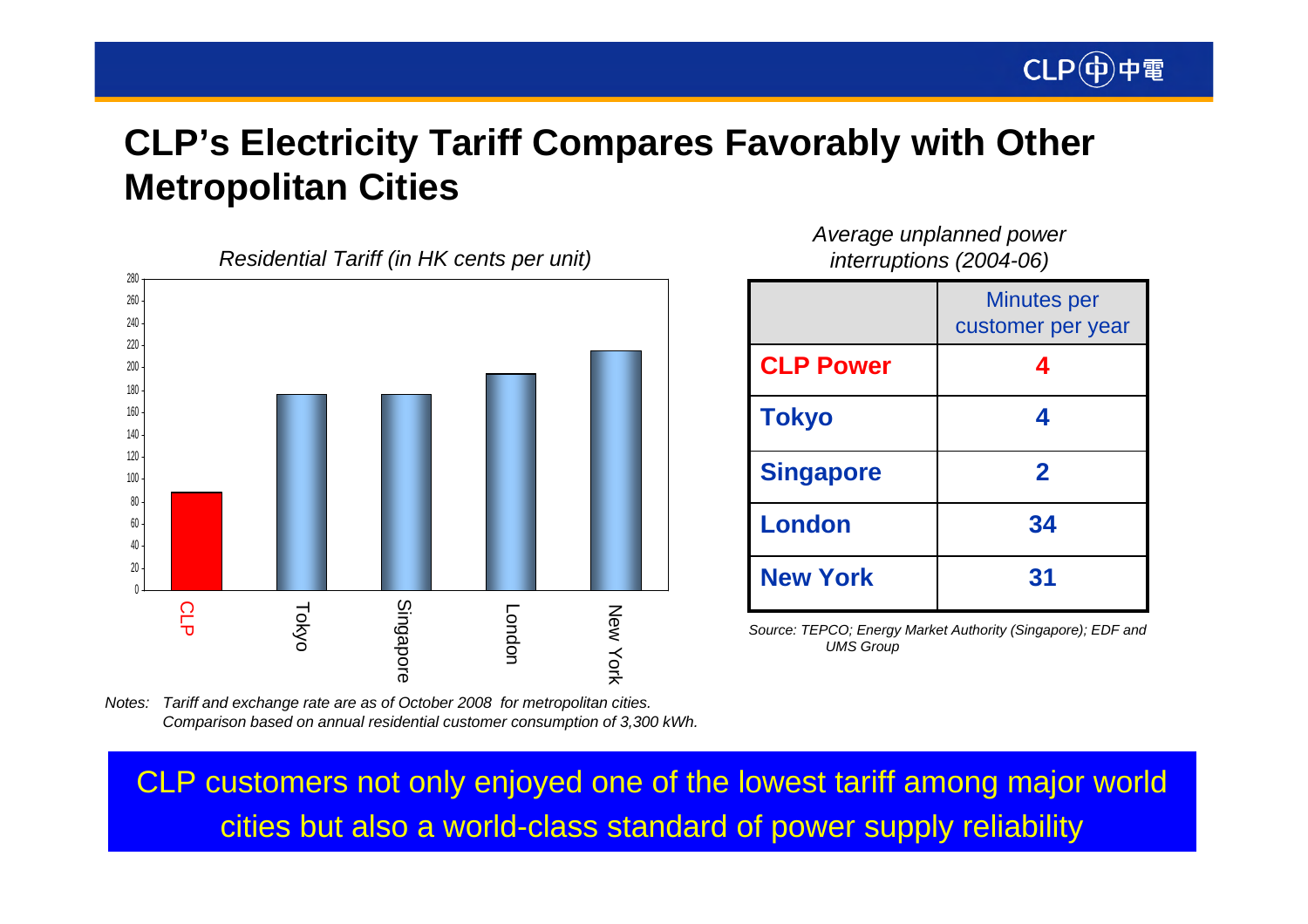

# **CLP's Electricity Tariff is Only Half that of Singapore**



Average net tariff of CLP Power increased by only 1% despite huge tariff increases by overseas utilities in the last four years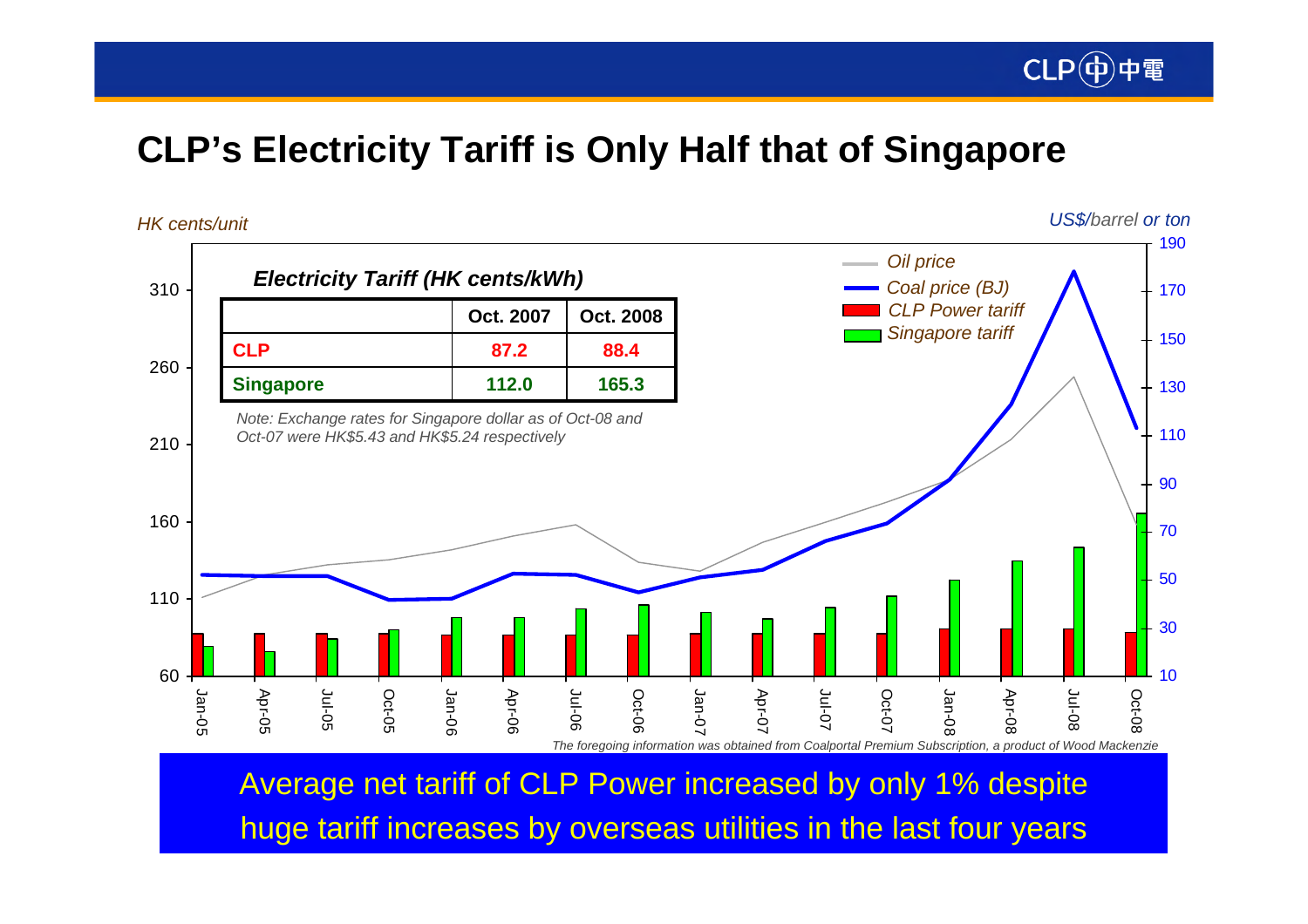

# **Electricity Tariff Rises in Major Metropolitan Cities (2005– Oct. 2008)**